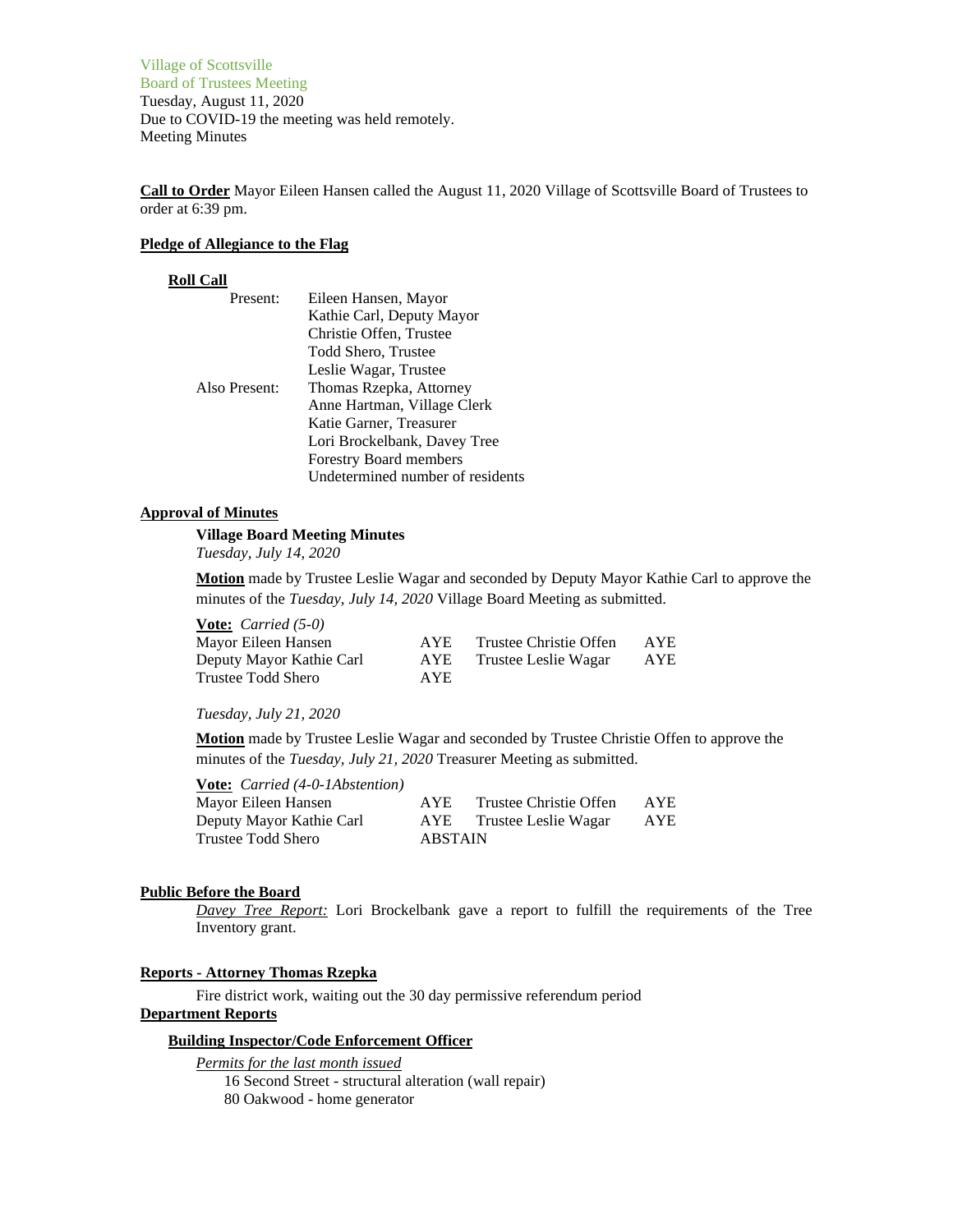219 Briarwood - Pool/Hot tub 3 Genesee Street - Furnace 23 Browns- Deck 18 Diana -Deck 9 Maple - Pool 119 Heather Lane- Deck

Property Maintenance:

Overnight parking issues on Main Street, Green warning tags are being issued to violators parking longer than the two hr maximum. If this does not solve the ongoing problem tickets will be issued.

3 Lawn complaints have been sent and resolved

Few Garbage issues have been sent in and will be sending notices out. Fire Marshal:

Laundromat construction is almost complete, new machines and all new flooring is being put in, Fire Alarm and sprinkler system is still being maintained and active during construction. Yearly inspections are coming along nicely

9 Permits have been closed out and certificate of Compliances or Occupancy have been issued. CooperVision Front Entrance expansion has been completed and CofO has been issued. Landscaping out front will be completed once the North Rd Project is complete. CooperVision Phase five plans are in the process of being reviewed. (interior renovation of old labs)

### **DPW – Ken Bohn & Todd Schwasman**

Garbage Stickers

**Updates**

**Treasurer – Katie Garner**

### **Contents**

- **1.** Treasurers Report
- **2.** AP Checking Rec
- **3.** Bank-Book Activity
- **4.** MM Reserve Accounts
- **5.** AP Check Listing Prepaids
- **6.** AP Check Listing Payables thru 08/11/2020
- **7.** Revenue Report
- **8.** Expense Report

*Month End Close 07/31/2020*

*Prepaid Bills:*

**Motion** made by Trustee Leslie Wagar and seconded by Trustee Christie Offen to approve the prepaid bills through August 11, 2020, with totaling \$4,605.95. **Vote:** *Carried (5-0)* Mayor Eileen Hansen AYE Trustee Christie Offen AYE Deputy Mayor Kathie Carl AYE Trustee Leslie Wagar AYE Trustee Todd Shero AYE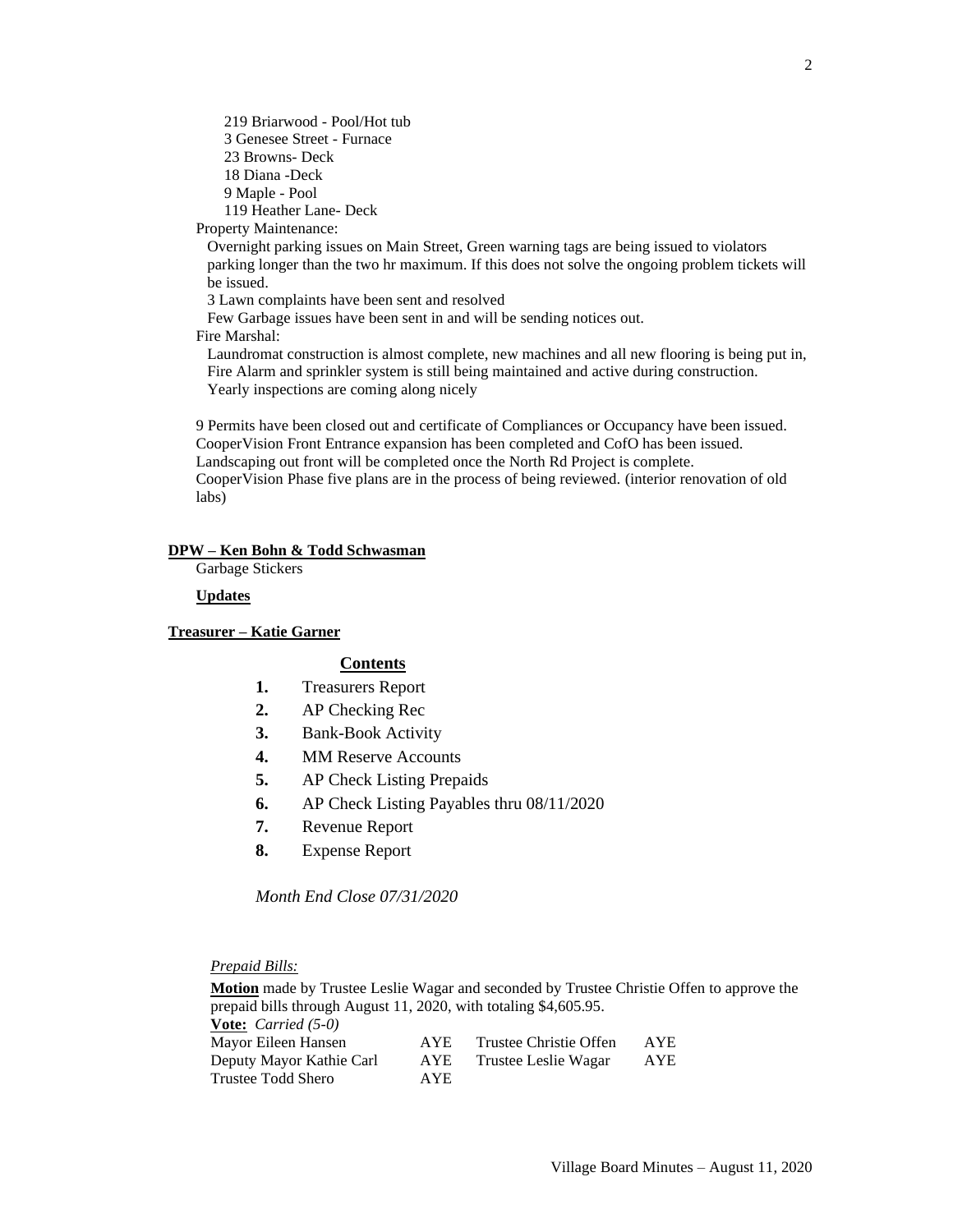## *Pay Bills:*

**Motion** made by Trustee Leslie Wagar and seconded by Deputy Mayor Kathie Carl to approve payables on the AP Check Register Report through August 11, 2020, with General Payables totaling \$21,390.82.

**Vote:** *Carried (5-0)*

| Mayor Eileen Hansen      | <b>AYE</b> | Trustee Christie Offen | AYE |
|--------------------------|------------|------------------------|-----|
| Deputy Mayor Kathie Carl | AYE        | Trustee Leslie Wagar   | AYE |
| Trustee Todd Shero       | AYE.       |                        |     |

### **Updates:**

Received delayed invoice from E-One for repairs from 04/2020 and finally able to close 2019-2020 fiscal year

Now that 2020-2021 is closed I am able to begin AUD (Annual Update Document)

Received Remaining Forestry Board Tree Inventory Grant funds \$17,305.00

Continuing to track invoices and payroll hours spent on various DPW grants

(Catch Basins & CDBG Community Development Block Grant)

### **Clerk – Anne Hartman**

*Taxes*

Unpaid taxes on the higher side, they will be turned over to the County Nov. 1

*Fall/Winter Newsletter* Please submit contributions by Sept 1.

#### *Johnson Park Rental* – when do we start?

When we start renting – once a week, add a \$20 cleaning fee to rental fee for the added cleaning precautions, a COVID disclaimer, determine the number of people allowed to safely social distance (currently 64 people) We will hold off on rentals until we see how the school opening fairs.

## *Election and Organizational Meeting*

Election – September 15 Organizational Meeting traditionally on the following Monday (September 21) Treasurer Meeting Tuesday, September 22 Organizational meeting on Sept 21 at 6PM, if needed, Treasurer meeting will be same day.

#### **Trustee Reports:**

### **Deputy Mayor Kathie Carl - Finance**

Fire district meetings

### **Trustee Christie Offen -** Grants

Forestry Board grant requirements complete

### **Trustee Todd Shero - E**quipment

Opposes continuation of garbage sticker fees when the new truck is made to crunch eliminating the fees from the transfer station.

### **Trustee Leslie Wagar - C**ommunications